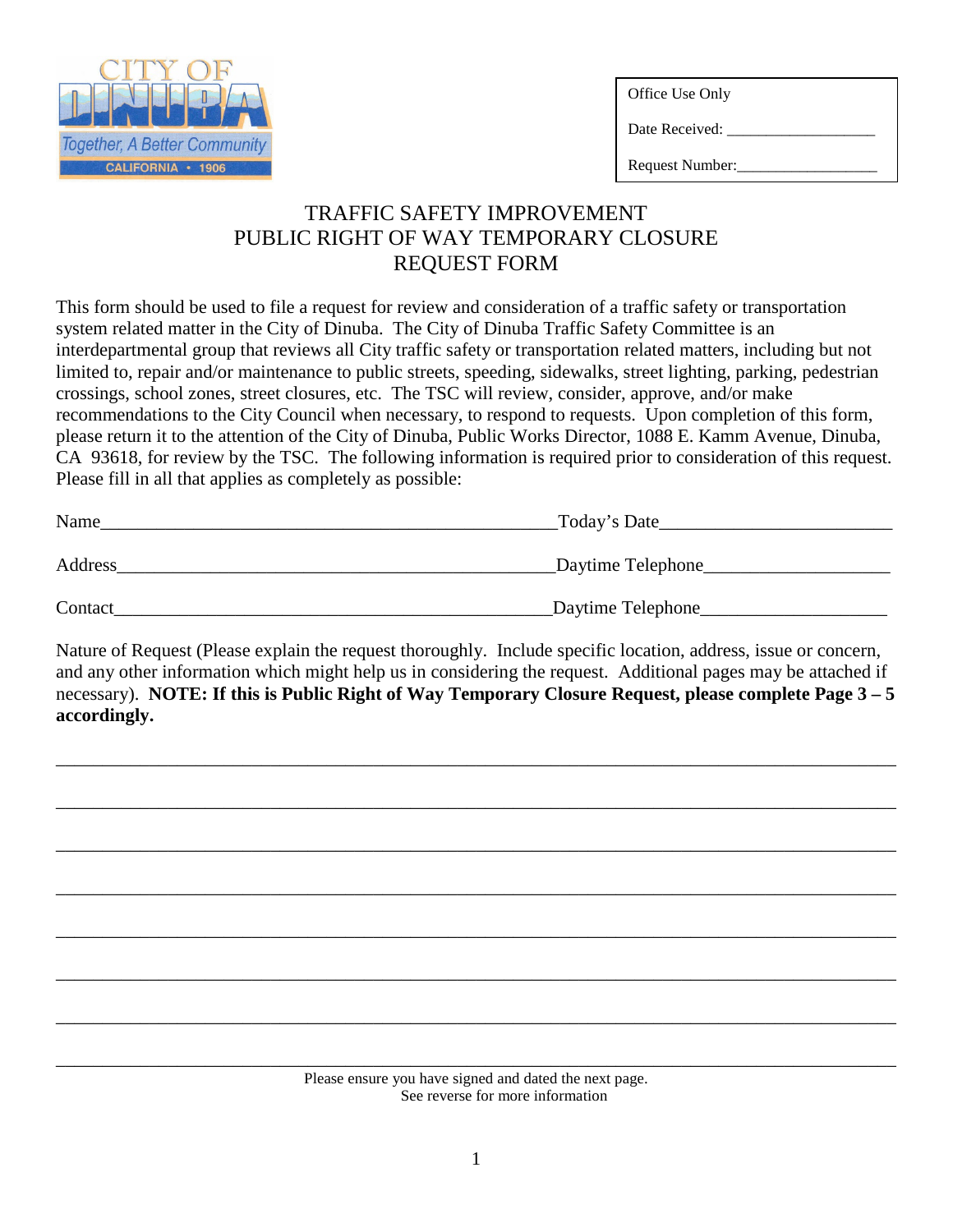### PROCESS FOR REQUESTS

It is the intent that all items related to the City's transportation system are addressed by the Traffic Safety Committee for approval and/or recommendation to the City Council. Requests made directly to the City Council shall be referred to the Traffic Safety Committee for review and recommendation.

- All requests should be submitted using the Traffic Safety Improvement Request Form to the Public Works Director.
- In the event of emergency, a special TSC meeting may be scheduled.
- Letter acknowledging receipt of request will be mailed to applicant notifying of date of TSC review.
- Requests, along with all applicable information, are reviewed by the TSC. If necessary, the TSC may direct a TSC member to provide further analysis (engineering, warrants, and history) to report to the group before finalizing the request.
- Projects having a fiscal impact (not part of the operations budget) require review and approval of the Finance Director.
- Approved projects (discretion authorized by City Council) will be reported to the City Council and scheduled for implementation with the Public Works Department and/or City Engineer's Office.
- The TSC will provide a recommendation on all projects requiring City Council approval.
- Final disposition will be reported to the applicant as soon as reasonably possible.

The following are examples of traffic safety and transportation related matters that may be reviewed by the TSC. This is not an all-inclusive list.

- Establishment/removal of all parking zones
	- o Time restricted zones
	- o Red curb "no parking"
	- o Loading zones
	- o Angle parking
	- o Handicapped parking
	- o Residential permit parking
- Traffic Control Issues
	- o Review community concerns/complaints on traffic matters, street, and roadway conditions
	- o Speeding, speed bumps/humps
	- o Installation/removal of signage, beacons, stop signs, yield signs, signals
	- o Installation/removal of pavement striping/crosswalks
	- o Sight distance issues
	- o Speed surveys and traffic warrants
	- o Analysis of collision data
	- o Traffic calming measures
	- o Connectivity of transportation modes (transit, pedestrian, bicyclists)
- School Safety Issues
- **Streetlighting**
- Sidewalk repair and replacement
- ADA Transition Plan
- Alleys
- Street Closures in connection with parades, community events, block parties, etc.
- Requests for placement of banner along Alta Avenue
- Evaluate contingency plan for addressing major natural disasters (i.e. flooding)
- Evaluate, address, and prioritize transportation system needs through the CIP process and/or grant opportunities/Pavement Condition Index reports.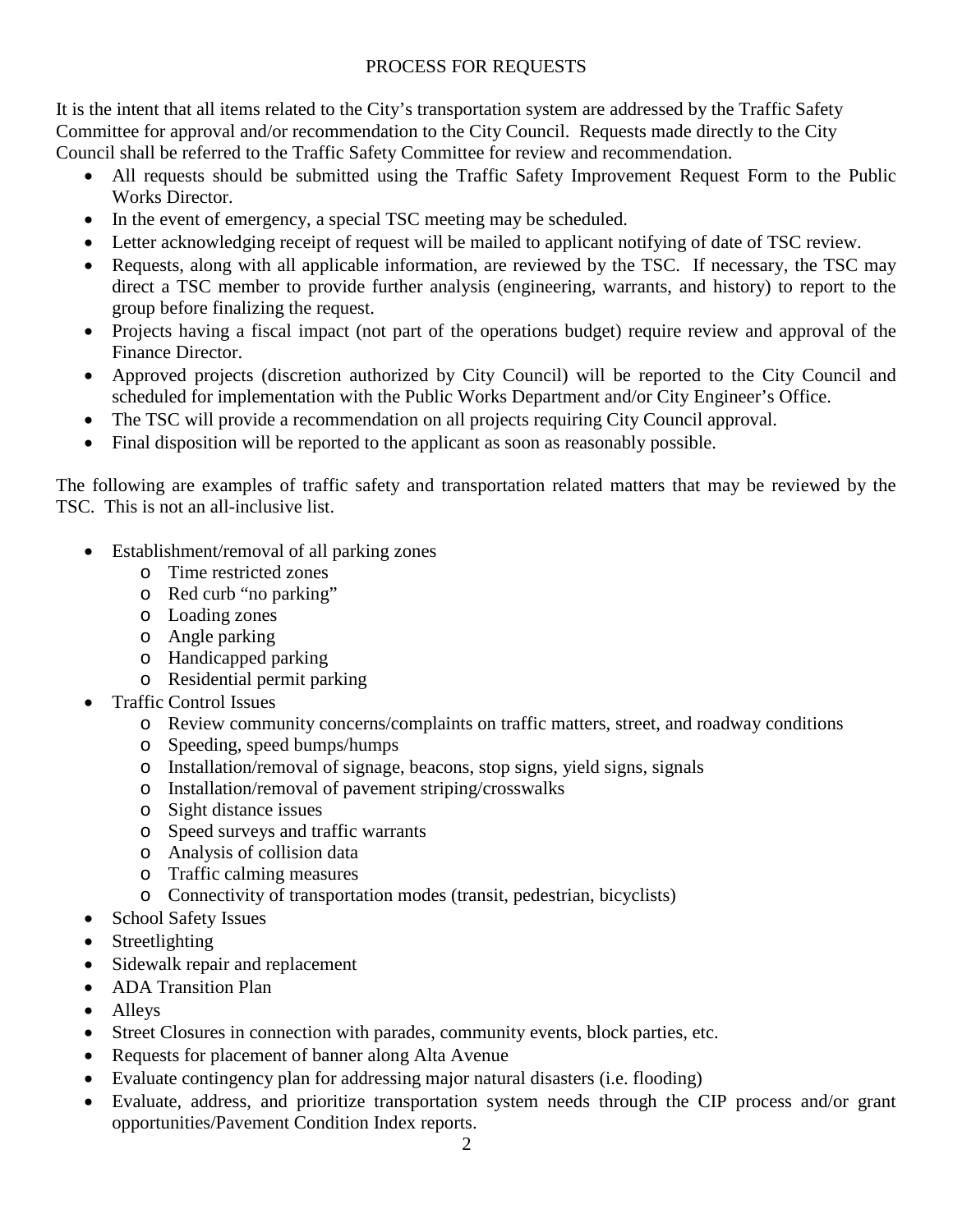## **PUBLIC RIGHT-OF-WAY TEMPORARY CLOSURE REQUEST**

| Purpose of Closure – Check one and fill out appropriate schedule(s) attached: |                                                                                                                                                                                                                              |
|-------------------------------------------------------------------------------|------------------------------------------------------------------------------------------------------------------------------------------------------------------------------------------------------------------------------|
|                                                                               | $\Box$ Neighborhood Block Party $\Box$ Community Event $\Box$ Business Promotion $\Box$ Neighborhood Watch                                                                                                                   |
|                                                                               | $\Box$ Other                                                                                                                                                                                                                 |
|                                                                               |                                                                                                                                                                                                                              |
|                                                                               |                                                                                                                                                                                                                              |
|                                                                               |                                                                                                                                                                                                                              |
| for ALL events.                                                               | List activities to be conducted in the Public Right-of-Way / on-site. Attach all relevant information. Please<br>provide your own trash cans and dispose of waste properly. Map(s) are required illustrating area of closure |
|                                                                               | ,我们也不能会在这里的人,我们也不能会在这里,我们也不能会在这里,我们也不能会在这里,我们也不能会在这里,我们也不能会在这里,我们也不能会不能会不能会。""我们,                                                                                                                                            |
|                                                                               |                                                                                                                                                                                                                              |
| (required). City current licensed list of Bounce Houses attached.             | Is vendor (bounce house, pony rides, etc.) required, if so, a City of Dinuba business license name / number                                                                                                                  |
|                                                                               |                                                                                                                                                                                                                              |
|                                                                               |                                                                                                                                                                                                                              |
|                                                                               |                                                                                                                                                                                                                              |
|                                                                               | The Traffic Safety Committee meets on the first Thursday of each month. You will be advised when your                                                                                                                        |

The Traffic Safety Committee meets on the first Thursday of each month. You will be advised when your request is scheduled for review and the results of the findings will be reported to you as soon as reasonably possible. Some requests may require additional time to process due to engineering reviews and special studies.

\_\_\_\_\_\_\_\_\_\_\_\_\_\_\_\_\_\_\_\_\_\_\_\_\_\_\_\_\_\_\_\_\_\_\_\_\_\_\_\_\_\_\_\_\_\_\_\_\_\_\_\_\_\_\_\_\_\_\_\_\_\_\_\_\_\_\_\_\_\_\_\_\_\_\_\_\_\_\_\_\_\_\_\_\_\_\_\_\_\_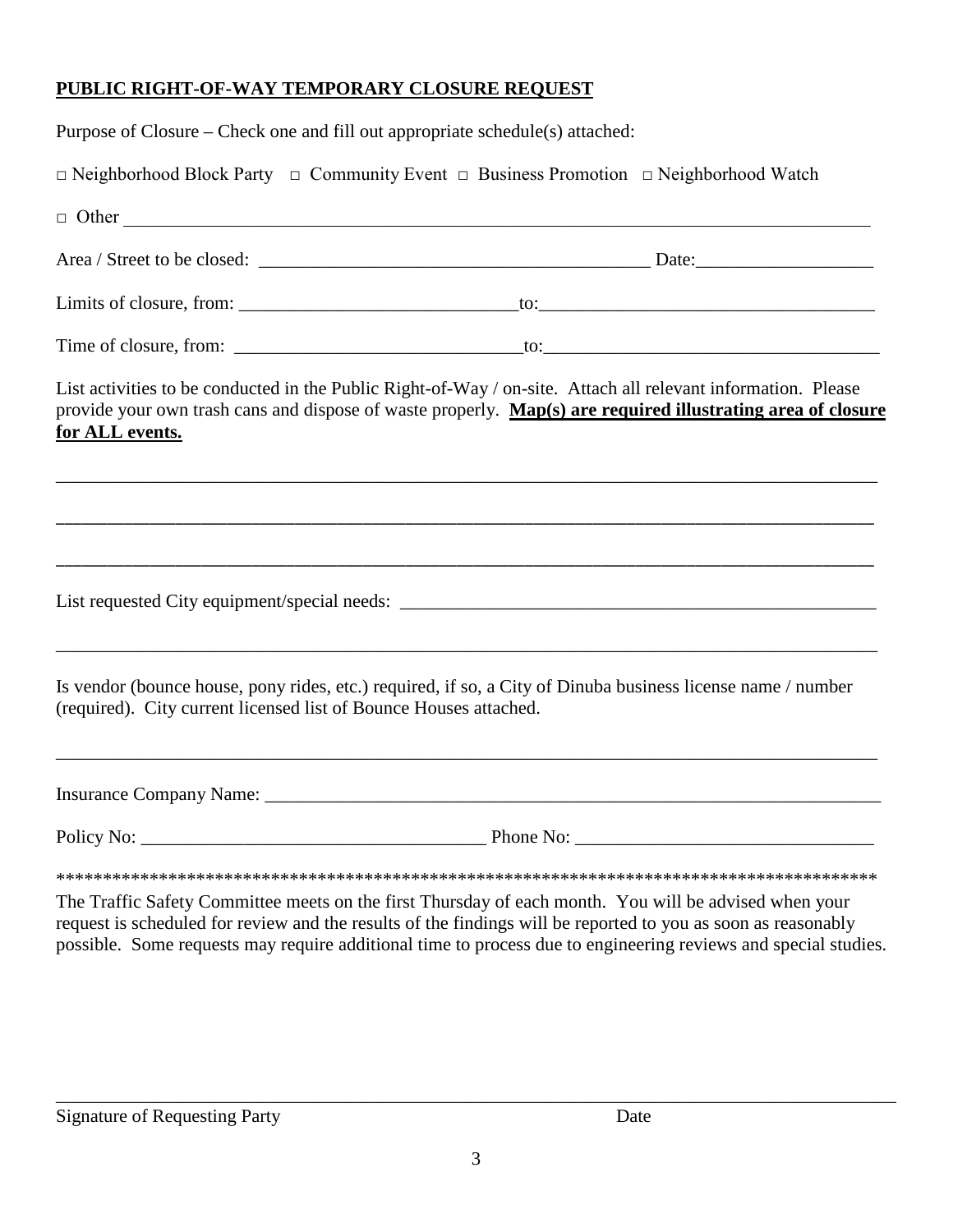### **BLOCK PARTY/BUSINESS PETITION** CLOSE THE BLOCK/AREA AS DESCRIBED BELOW:

| (Print name of street(s)        |
|---------------------------------|
|                                 |
|                                 |
| Person(s) circulating petition: |
|                                 |

The following person(s) is/are residents/business on the block indicated above and have no objection to the street being blocked from traffic during the hours indicated above. Further, it is agreed that although the street will be closed to through traffic, those residing on the aforesaid street will have vehicular access to their home or business.

| <b>NAME</b> (Print) | <b>SIGNATURE</b> | <b>ADDRESS</b> | PHONE NO |
|---------------------|------------------|----------------|----------|
|                     |                  |                |          |
|                     |                  |                |          |
|                     |                  |                |          |
|                     |                  |                |          |
|                     |                  |                |          |
|                     |                  |                |          |
|                     |                  |                |          |
|                     |                  |                |          |
|                     |                  |                |          |
|                     |                  |                |          |
|                     |                  |                |          |
|                     |                  |                |          |
|                     |                  |                |          |
|                     |                  |                |          |
|                     |                  |                |          |
|                     |                  |                |          |

I attest the signatures above represent 60 percent, or more, of the residences or businesses of the street / area to be blocked off per this request.

**Signature of Organizing Party** 

Print Name / Date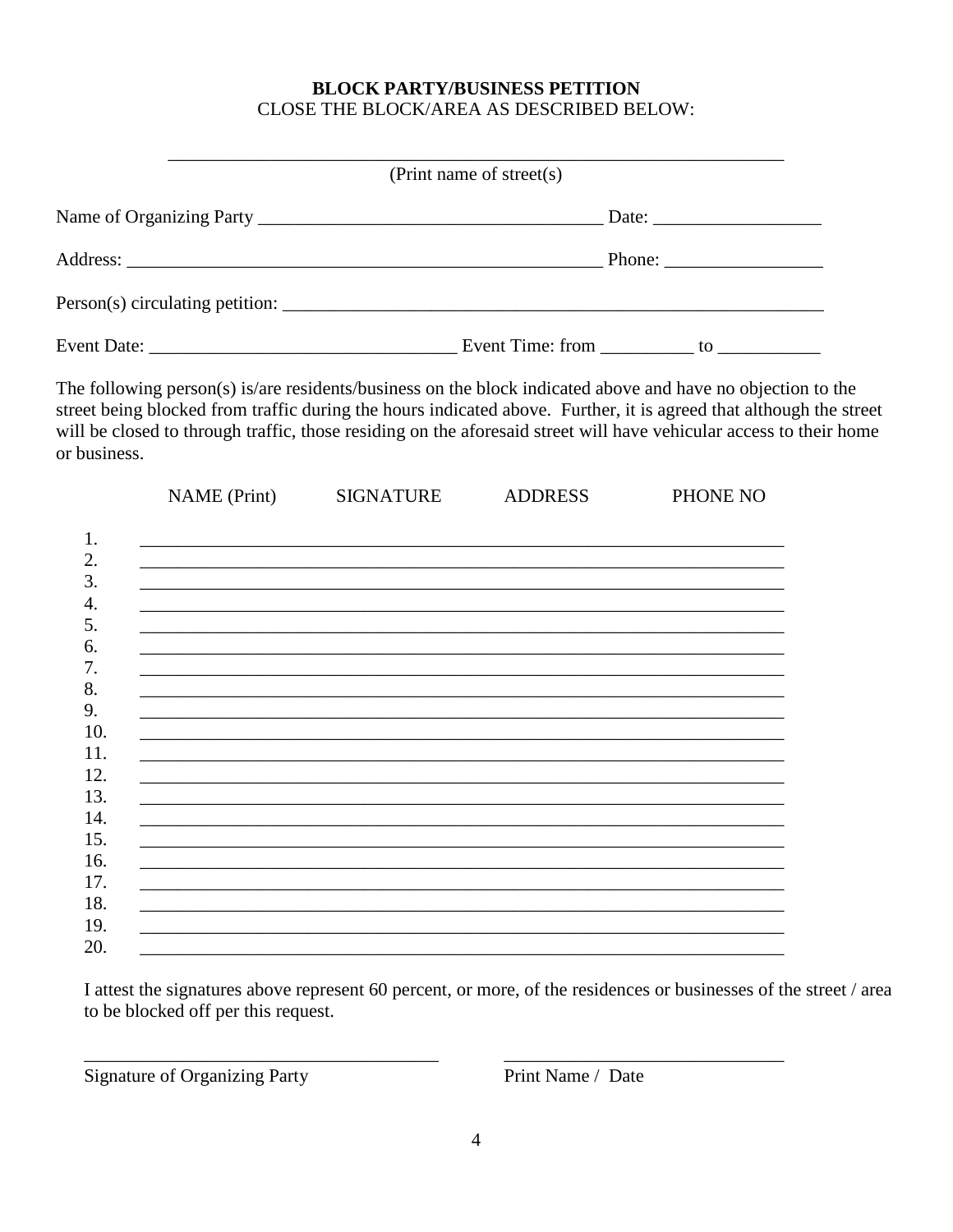### **REGISTRATION STATEMENT FOR AMPLIFYING EQUIPMENT (See Reverse Side for Dinuba Municipal Code Noise Regulations)**

| PROPERTY OWNER                                                                    |                                                                                                                                                                                                                                                                                                                                                                                                               |
|-----------------------------------------------------------------------------------|---------------------------------------------------------------------------------------------------------------------------------------------------------------------------------------------------------------------------------------------------------------------------------------------------------------------------------------------------------------------------------------------------------------|
|                                                                                   |                                                                                                                                                                                                                                                                                                                                                                                                               |
|                                                                                   |                                                                                                                                                                                                                                                                                                                                                                                                               |
| <b>EQUIPMENT USER:</b>                                                            |                                                                                                                                                                                                                                                                                                                                                                                                               |
|                                                                                   |                                                                                                                                                                                                                                                                                                                                                                                                               |
| Maximum Sound Producing Power of the Amplifying Equipment:                        |                                                                                                                                                                                                                                                                                                                                                                                                               |
|                                                                                   |                                                                                                                                                                                                                                                                                                                                                                                                               |
| from the hours of 7:00 am to 10:00 pm, nor 50 decibels from 10:00 pm to 7:00 am.  | Sound from amplifying equipment shall NOT exceed 70 decibels when measured at any property line                                                                                                                                                                                                                                                                                                               |
| provisions of the City of Dinuba Municipal Code Chapter 9.54 "NOISE REGULATIONS." | I certify the above information to be true and correct to the best of my knowledge. I agree to observe the                                                                                                                                                                                                                                                                                                    |
| <b>Property Owner</b>                                                             | <b>Equipment User</b>                                                                                                                                                                                                                                                                                                                                                                                         |
|                                                                                   |                                                                                                                                                                                                                                                                                                                                                                                                               |
|                                                                                   |                                                                                                                                                                                                                                                                                                                                                                                                               |
|                                                                                   | Date: $\frac{1}{\sqrt{1-\frac{1}{2}}\sqrt{1-\frac{1}{2}}\sqrt{1-\frac{1}{2}}\sqrt{1-\frac{1}{2}}\sqrt{1-\frac{1}{2}}\sqrt{1-\frac{1}{2}}\sqrt{1-\frac{1}{2}}\sqrt{1-\frac{1}{2}}\sqrt{1-\frac{1}{2}}\sqrt{1-\frac{1}{2}}\sqrt{1-\frac{1}{2}}\sqrt{1-\frac{1}{2}}\sqrt{1-\frac{1}{2}}\sqrt{1-\frac{1}{2}}\sqrt{1-\frac{1}{2}}\sqrt{1-\frac{1}{2}}\sqrt{1-\frac{1}{2}}\sqrt{1-\frac{1}{2}}\sqrt{1-\frac{1}{2}}$ |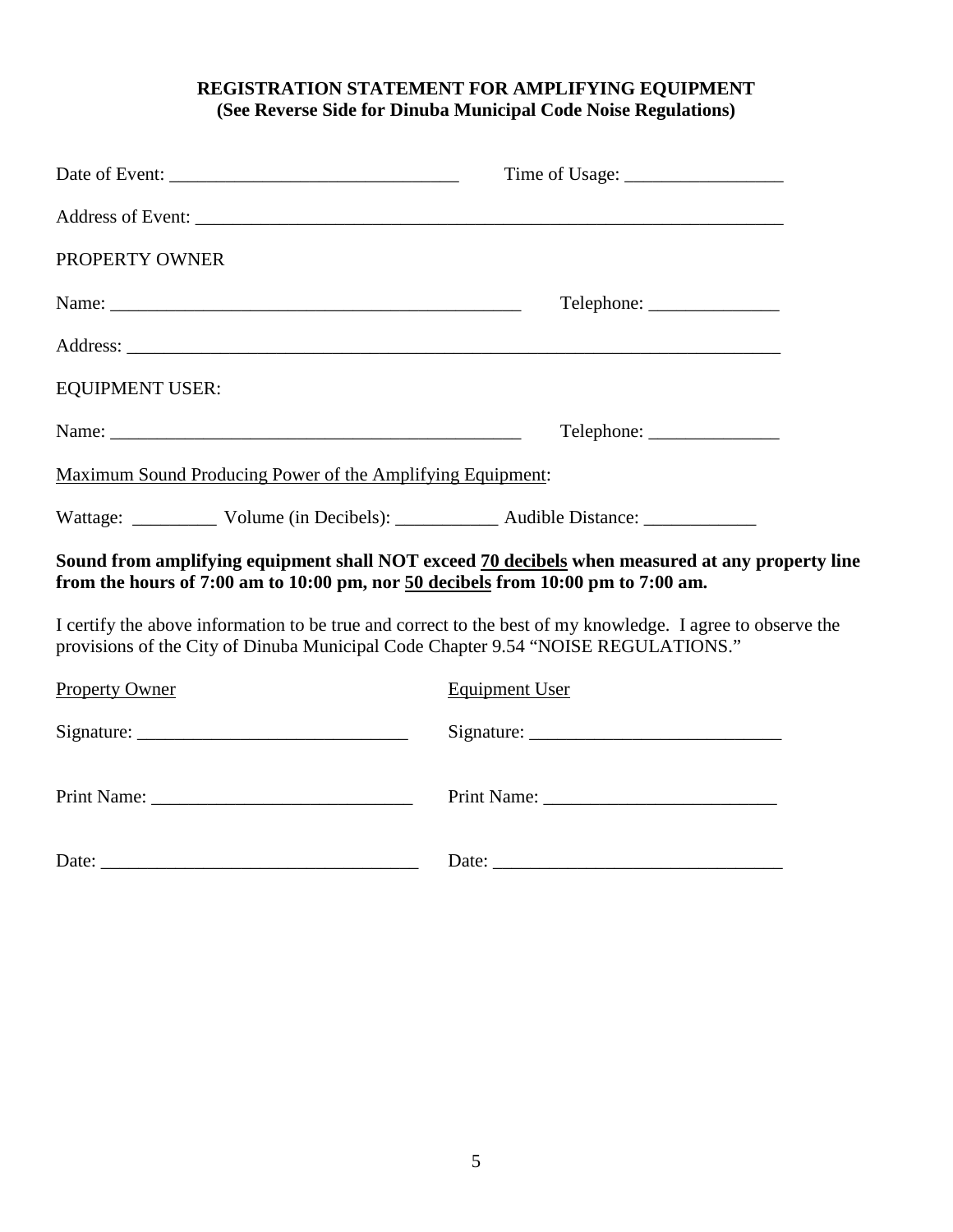#### **DINUBA MUNICIPAL CODE NOISE REGULATIONS**

For a full description please refer to the Municipal Code online at [www.dinuba.org](http://www.dinuba.org/)

| <b>District</b>     | <b>Time</b>                 | <b>Sound Level</b><br><b>Decibels</b> |
|---------------------|-----------------------------|---------------------------------------|
| Residential         | 10:00 p.m. to 7:00 a.m.     | 50                                    |
| Residential         | 7:00 a.m. to 10:00 p.m.     | 70                                    |
| ICommercial         | 10:00 p.m. to 7:00 a.m.     | 60                                    |
| Commercial          | 7:00 a.m. to 10:00 p.m.     | 70                                    |
| IIndustrial         | anytime                     | 80                                    |
| Public parks<br>and | 10:00 p.m. to 10:00 a.m. 60 |                                       |
| City facilities     | 10:00 a.m. to 11:00 p.m. 85 |                                       |

### **9.54.020 Definitions.**

B. "Decibel" means a unit of sound level when the base of the logarithm is the tenth root of ten and quantities concerned are proportional to power.

### **9.54.060 Public address system.**

A. Registration Statements - Filing. Every user of sound amplifying equipment shall file a registration statement with the city ten days prior to the date on which the sound amplifying equipment is intended to be used, which statement shall contain the following information:

1. The name, address and telephone number of both the owner and user of the sound amplifying equipment;

2. The maximum sound producing power of the sound amplifying equipment which shall include the wattage to be used, the volume in decibels of sound which will be produced, and the approximate distance for which sound will be audible from the sound amplifying equipment.

3. The dates and times such equipment is intended to be used.

B. Registration Statements - Approval. The city shall return to the applicant within five working days an approval copy of the registration statement or disapproval. In the event the registration statement is disapproved, the city shall endorse upon the statement its reasons for disapproval and return it forthwith to the applicant.

C. Revocation. The city shall revoke any existing or issued permit when it is found that the applicant has not met all the requirements and conditions specified in this chapter or the permit.

D. Appeal. Any person aggrieved by an action of the city regarding a registration statement may appeal such decision to the city council.

E. Regulations. No sound emanating from such sound amplifying equipment shall exceed fifteen decibels above the ambient noise as measured at any property line.

In any event, the volume of sound shall be so controlled that it will not be a public nuisance or unreasonably loud, raucous, jarring, disturbing, or cause annoyance or discomfort to reasonable person of normal sensitivity within the area of audibility. (Ord. 94-14 § 2 (part), 1994)